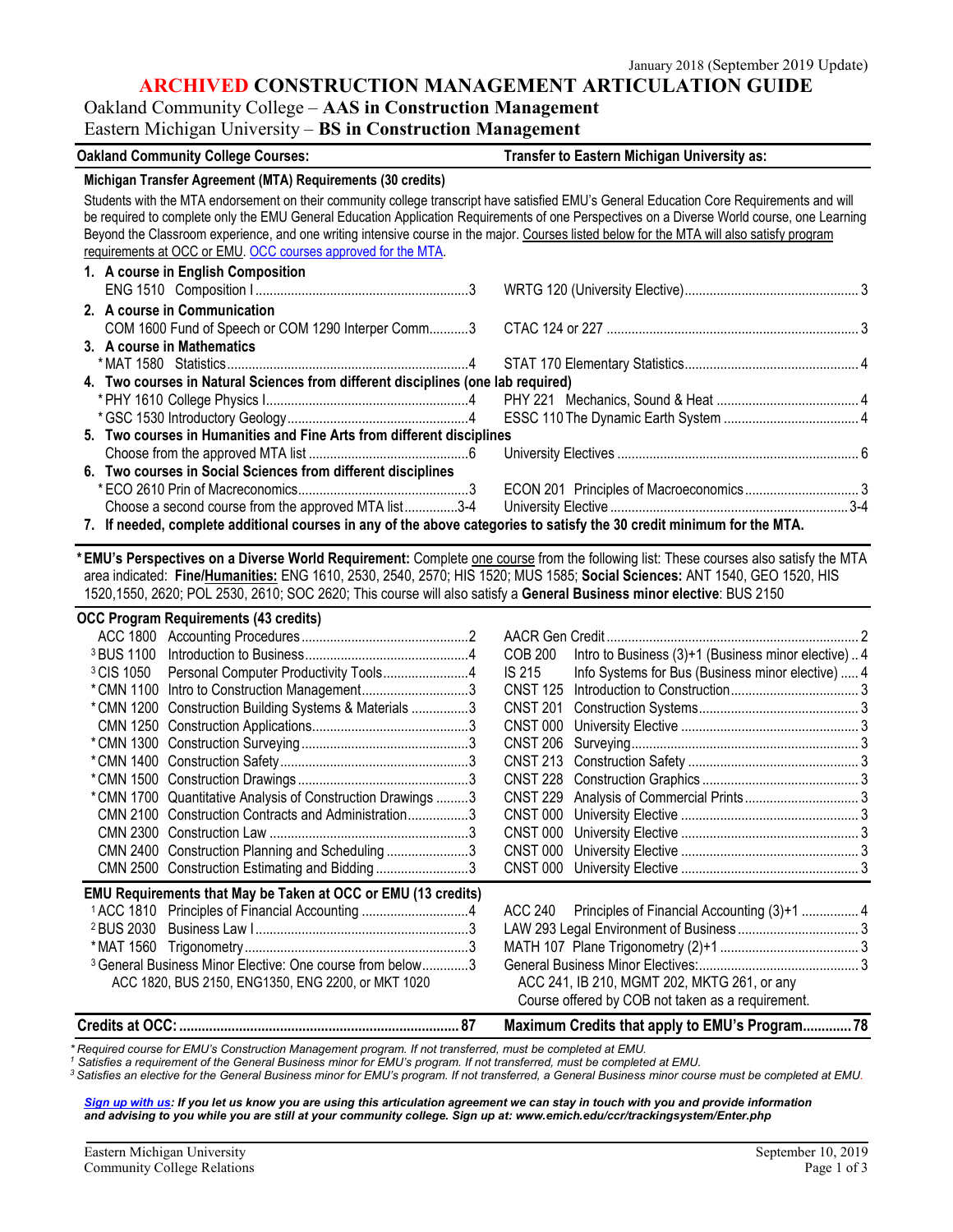#### **ARCHIVED CONSTRUCTION MANAGEMENT ARTICULATION GUIDE**

Oakland Community College – **AAS in Construction Management**  Eastern Michigan University – **BS in Construction Management**

#### **Completion of EMU's BS in Construction Management**

|                        | <b>Major Requirements</b>                                         | (40 credits) |
|------------------------|-------------------------------------------------------------------|--------------|
| <b>CNST 212</b>        | Construction Materials and Testing3                               |              |
| <b>CNST 230</b>        | Construction Management Computer Apps3                            |              |
| <b>CNST 302</b>        | Contract Documents, Regulations & Specs3                          |              |
| <b>CNST 303</b>        | Electrical, Mech & Equipment Systems 3                            |              |
| <b>CNST 304</b>        | Construction Estimating & Bidding3                                |              |
| <b>CNST 312</b>        | Statics and Strength of Materials3                                |              |
| <b>CNST 361</b>        |                                                                   |              |
|                        | <sup>1</sup> CNST 385L4 Coop Education in CM (LBC Requirement)  1 |              |
| <b>CNST 403</b>        |                                                                   |              |
| <sup>2</sup> CNST 406W |                                                                   |              |
| <b>CNST 412</b>        | Fundamentals of Structural Design3                                |              |
| <b>CNST 436</b>        | Heavy/Highway Construction Means & Methods 3                      |              |
| <b>CNST 440</b>        | LEED for New Construction & Major Reno 3                          |              |
| <b>CNST 450</b>        | Fund of Construction Project Mgmt3                                |              |
|                        | <b>General Business Minor</b>                                     | (6 credits)  |
|                        |                                                                   |              |
|                        | 2 MALE 00 ALL $\Box$ D MALE 2012                                  |              |

| <sup>3</sup> MGMT 384 Human Resource Management3 |  |
|--------------------------------------------------|--|
|                                                  |  |
|                                                  |  |
|                                                  |  |

#### *Sample sequence for completing program.*

PHY 221 (PHY 1610 at OCC) must be completed before enrolling in CNST 312. MATH 107 (MAT 1560 at OCC) must be completed before enrolling in CNST 412.

A "C-" or higher is required for all major courses.

| <b>Semester 1</b><br>(12 credits)                            |  |
|--------------------------------------------------------------|--|
| <b>CNST 212</b><br>FW prereq: MATH 105 and 107 3             |  |
| <b>CNST 230</b>                                              |  |
| <b>CNST 303</b>                                              |  |
| <b>CNST 304</b>                                              |  |
| Semester 2<br>(15 credits)                                   |  |
| FW prereq: LAW 293 & CNST 125 3<br><b>CNST 302</b>           |  |
| FW prereq: CNST 212 & PHY 221  3<br><b>CNST 312</b>          |  |
| <b>CNST 361</b>                                              |  |
|                                                              |  |
| <b>MKTG 360</b><br>FWS admission to minor is required 3      |  |
| (4 credits)<br>Semester 3                                    |  |
|                                                              |  |
| MGMT 384: FWS admission to minor is required 3               |  |
|                                                              |  |
| (15 credits)<br>Semester 4                                   |  |
| FW prereq: CNST 304 & CNST 3613<br><b>CNST 403</b>           |  |
| FW prereq: CNST 312, PHY 221 & MATH 107.3<br><b>CNST 412</b> |  |
| FW prereq: CNST 202, 302 & CNST 304 3<br><b>CNST 436</b>     |  |
| <b>CNST 440</b>                                              |  |
| FW prereq: CNST 304 & CNST 361 3<br><b>CNST 450</b>          |  |

*<sup>1</sup> Satisfies EMU's "Learning beyond the Classroom" requirement*

*<sup>2</sup> Satisfies the Writing Intensive requirement*

*<sup>3</sup> Requirement of the ACCE accrediting organization.*

**NOTE:** Any EMU requirements not transferred from OCC, must be completed at EMU. A minimum GPA of a 2.0 is required for admission to EMU and a minimum grade of 2.0 is required for course transfer.